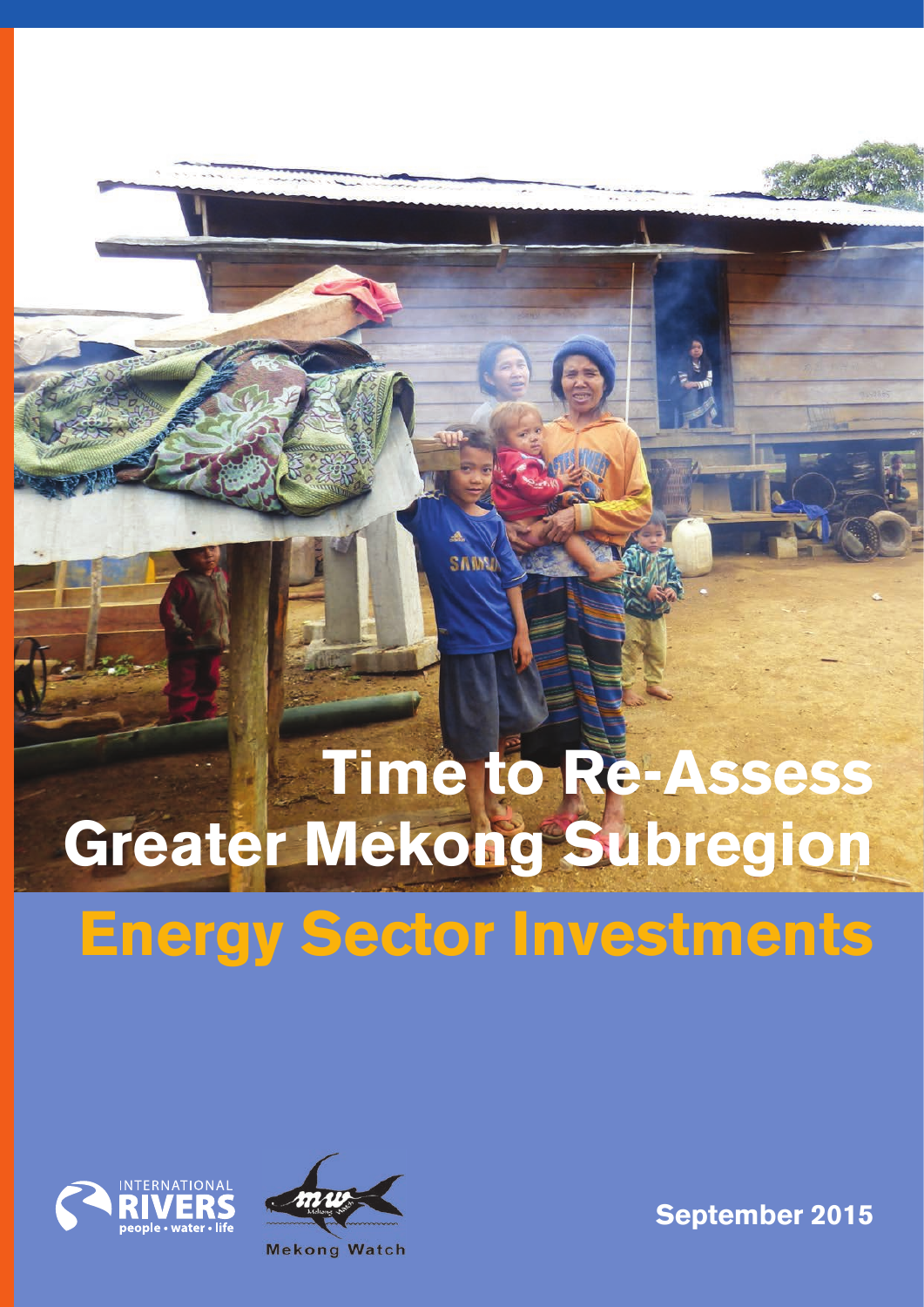### **TIME TO RE-ASSESS GREATER MEKONG SUBREGION ENERGY SECTOR INVESTMENTS**

Written By: Tanya Lee

Published By: International Rivers and Mekong Watch

September 2015

Acknowledgement: The analysis expressed herein reflects that of International Rivers and Mekong Watch, and is not attributable to any funder or individual peer reviewer.

Front Cover Photo: Families living along the Xekaman River will see their farmlands and homes inundated by a series of planned dams associated with the Lao PDR – Vietnam Power Transmission Interconnection. Women are among the hardest hit when faced with the insecurities of possible and actual dispossession, as they are usually directly relied upon as caregivers to children, the elderly and the sick.

Back Cover Photo: Sekong River, Kaleum District, Lao PDR

All photo credits: International Rivers

Supported By:  $\bigodot$ **OXFAM** 

# **Greater Mekong Subregion Energy Sector Investments**

#### **WHAT IS THE ROLE OF THE ADB AND WORLD BANK IN THE MEKONG REGIONAL ENERGY SECTOR?**

Through the Greater Mekong Subregion (GMS) Program, the World Bank and Asian Development Bank (ADB) are financing regional energy infrastructure projects and technical studies in the region's energy sector. Investments are guided by the GMS Energy Roadmap, which prioritizes the development of a regional electricity grid that is proposed to be powered predominantly by large hydropower dams along the tributaries and mainstream of the Lower Mekong River Basin. As a result, the ADB and World Bank funding is directly helping to develop the high voltage gridlines needed for this system of interconnections and to commission consultancies to analyze power sector development options.

#### **WHAT ARE THE PROBLEMS?**

- **A significant mismatch exists between energy investments in the GMS and recommendations from research commissioned** by international financial institutions, including the ADB.
	- While consultants hired by the ADB recommend scaling up financing of energy efficiency programs and renewable energy (excluding large hydro) for the GMS, sectoral investments tend to be concentrated in promoting large hydropower dams and associated infrastructure.
- **Energy investments in the GMS lack transparency and accountability.**
	- o Meaningful consultations and decision-making processes involving non-governmental organizations (NGOs), civil society organizations (CSOs), and affected communities are absent at the local, national, and

regional levels. Without participatory processes for energy sector planning in place at the regional, national or local levels, decision-makers can remain unaccountable.

• **Social and environmental costs of GMS energy investments are not assessed** cumulatively, on a transboundary basis, or integrated into cost-benefit schemes and insurance bonds. In addition, associated decommissioning costs remain externalized.

#### **WHAT CAN THE ADB AND WORLD BANK MANAGEMENT DO?**

- Update respective institutional policies on energy to exclude large-scale hydropower as a renewable energy option;
- Incorporate all energy options available into decisionmaking before project approval, including consideration of the recommendations outlined in GMS energy sector studies commissioned by the ADB;
- Conduct meaningful community consultations, including engagement on options assessments about energy sources and needs;
- Seek meaningful input from civil society groups, networks and community based organizations;
- Require comprehensive human rights and participatory gender impact assessments with actionable implications are undertaken for all energy sector projects;
- Recognize the track record of safeguard violations associated with large hydropower projects and withdraw from financing large dams and associated facilities; and
- Approve projects through more transparent processes that are accountable to  $-$  and meet the needs of  $-$  the people of the region.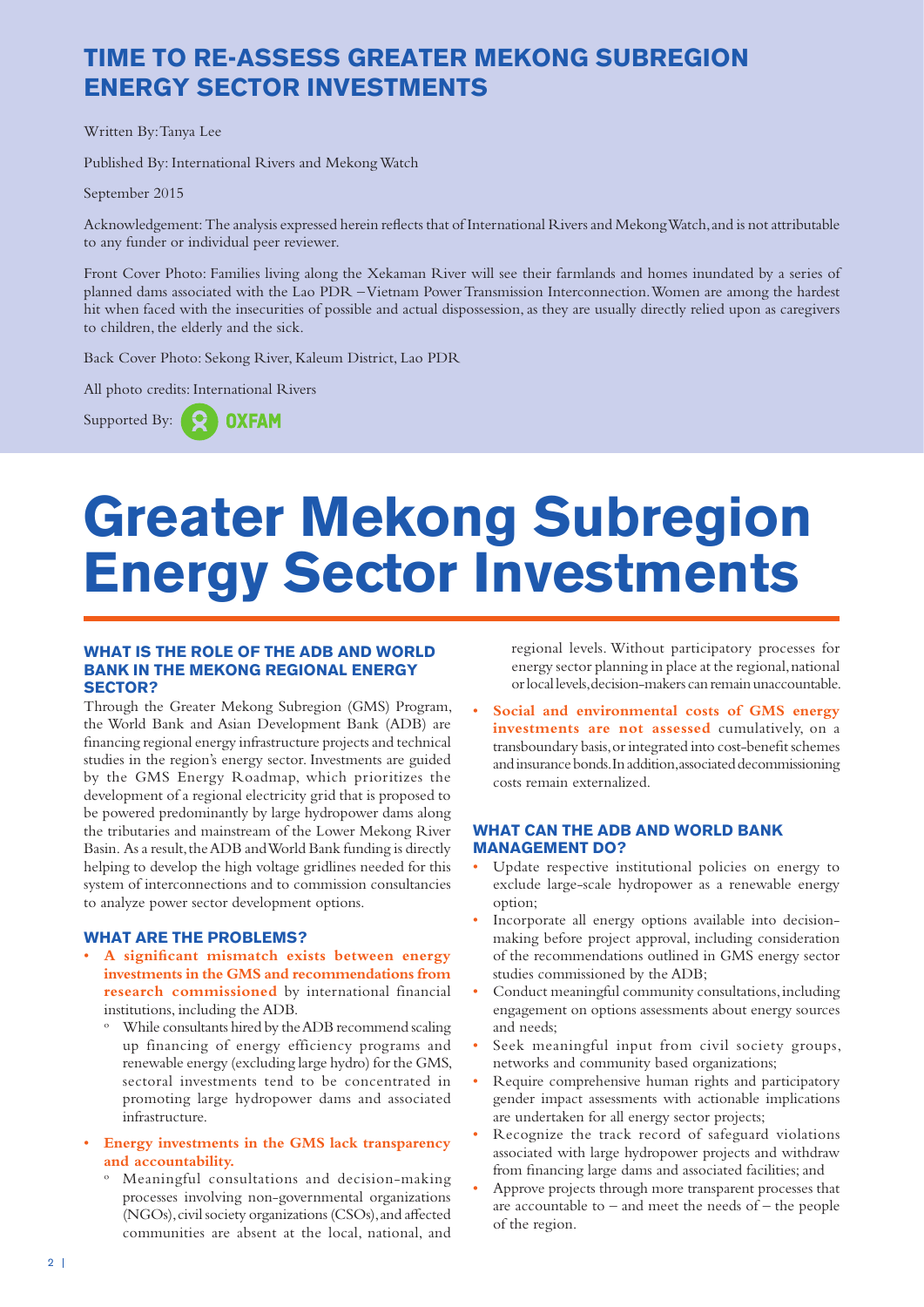## **Case Studies of Energy Projects in Lao PDR Promoted by the GMS Program**

### **PROJECT 41450-012: LAO PDR – VIETNAM POWER TRANSMISSION INTERCONNECTION (HATXAN – PLEIKU)**

#### **Status: Not Approved**

**Construction Ongoing (Vietnamese Companies)**

The **Lao PDR – Vietnam Power Transmission Interconnection** involves the building of more than 150 kilometers of transmission lines and a substation in Hatxan, Lao PDR to transmit power from eight associated hydropower dams in southern Laos to Vietnam. All associated hydropower projects for this transmission line project are planned in the transboundary Sekong River Basin in Laos, including the Xekaman 1, Xekaman 4 and Sekong 3 (Upper and Lower) hydropower projects. Damming the Sekong and Sekaman rivers at multiple sites will not only affect the livelihoods of tens of thousands of people who live along the riverbanks in Laos and Cambodia, but also cause a significant loss of fish biomass (estimated 4% loss) and biodiversity throughout the entire Mekong Basin due to the high numbers of migratory species that inhabit the region.<sup>1</sup>

Since the project's inception, International Rivers has called on the ADB to define the dams as associated facilities<sup>2</sup> as per the ADB's safeguard policy statement, in line with recommendations of technical advisory reports undertaken as part of this project (2012). Due to the fact that the Xekaman 1 Dam – the only project under construction to be associated with the transmission lines - significantly violates the ADB's safeguard policies, financing from the ADB for the Hatxan -Pleiku Transmission Interconnection is on hold.

The problems at the Xekaman 1 Dam site documented by International Rivers and the ADB's own consultants include:

- No public disclosure of environmental impact assessments and resettlement plans;
- 1 Ziv et al. "Trading-off fish biodiversity, food security, and hydropower in the Mekong River Basin," Proceedings of the National Academy of Sciences of the United States of America (Vol. 109, No. 15), 2012.
- 2 If projects are dependent on 'associated facilities' to function (e.g. transmission lines and hydropower projects), then any identified 'associated facility' must also comply with the environmental and social standards outlined in the ADB's safeguards before financing for the project is approved.



When the construction activities of the Xekaman 1 dam began more than a decade ago, this family moved to a temporary resettlement site without basic infrastructural amenities, including running water. Since the conditions at the makeshift site have not improved over the years and they have not yet received any resettlement compensation, they decided to self-relocate to land they identified as suitable for farming and harvesting non-timber forest products. However, because they have no title to the land at this new site, they live in constant fear of being evicted.

- No meaningful information provided to the projectaffected villagers about the project, all of whom are Alak and Jeh indigenous peoples;
- Villagers have lived for over a decade in limbo in makeshift 'temporary resettlement sites' near the construction zone without basic amenities or information about when they will move;
- No suitable resettlement sites identified, as the area proposed by the project proponent is located adjacent to a rubber plantation, where there would be limited livelihood options other than plantation-related jobs;
- No evidence of having carried out a transboundary environmental or cumulative impact assessment; and
- No mitigation measures for biodiversity losses.

*For more information see:* http://www.internationalrivers.org/ node/7730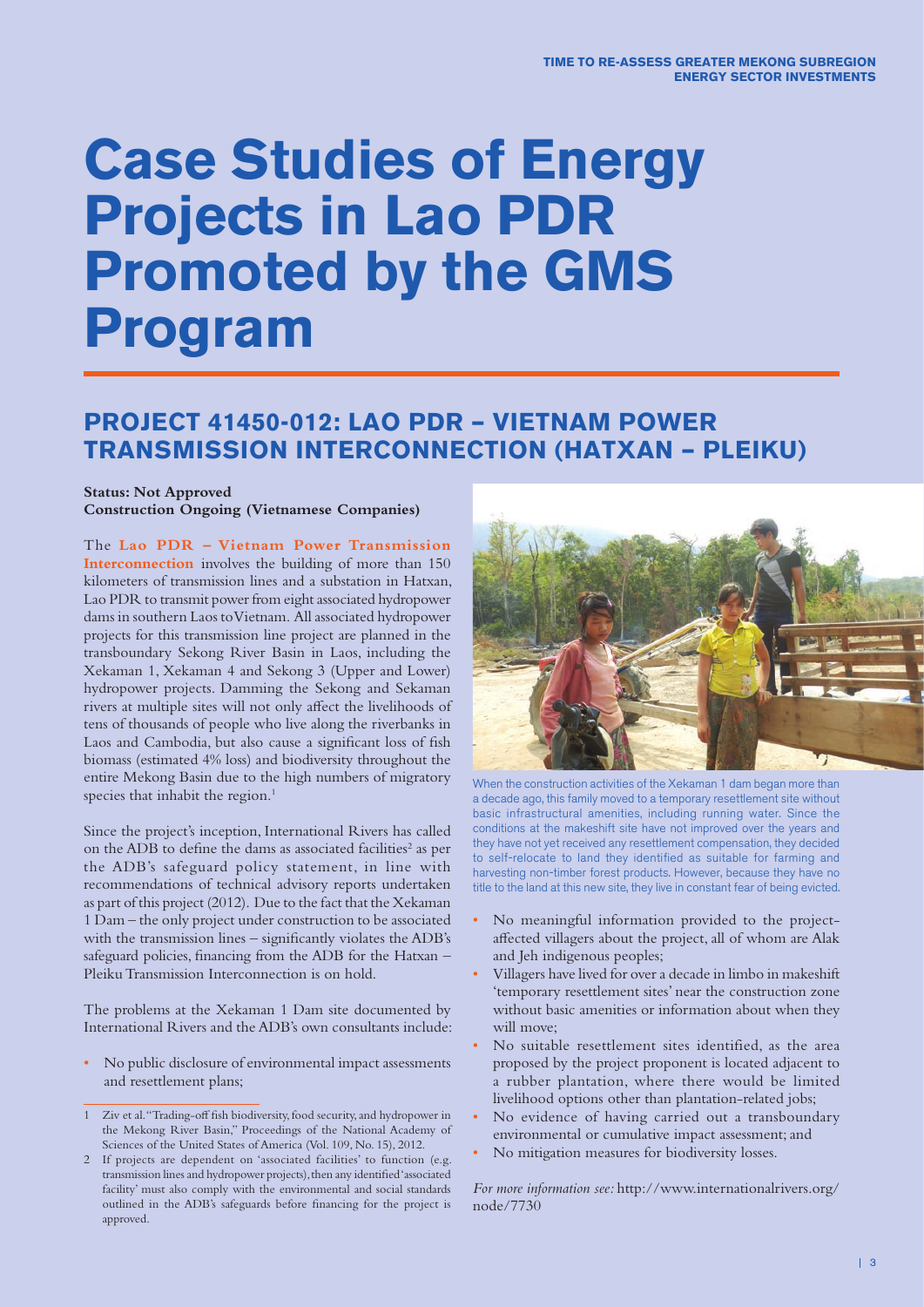### **PROJECT 41924-014: NAM NGIEP 1 HYDROPOWER PROJECT**



People living along the Nam Ngiep depend upon the river for sustenance and transportation.

#### **Status: Approval in 2014 Construction Ongoing**

The 290 MW **Nam Ngiep 1 Hydropower Project** in Laos is under construction by the Nam Ngiep 1 Power Company, a consortium that includes Japan's Kansai Electric Power Company (45%), Thailand's EGAT International Company (30%) and the Lao Holding State Enterprise (25%). Over 220 million USD is being provided in loans from the ADB, along with close to 200 million USD from Japan Bank for International Cooperation (JBIC). Over 90% of the power generated will be exported to Thailand. More than 3,000 people, largely in Hmong and Khmu indigenous households, have to be resettled to make way for the project. Given the current political restrictions within Laos, the affected population has no way to report any grievances without facing the possibility of being reprimanded for questioning or criticizing development decisions made by the government, especially regarding whether to agree with the construction of the project.

Violations of ADB safeguards at the Nam Ngiep 1 Dam include:

• Lack of understandable, accessible information about the dam's social and environmental impacts, resettlement plans and timelines provided to affected people;

- Lack of confirmed compensation rates and no agreement on what would qualify as replacement value for losses despite project preparatory works being underway;
- Lack of meaningful consultation and freely given consent from affected people to relocate or relinquish land;
- Lack of appropriate land in designated resettlement areas (70% of which is protected forest area); and
- No thorough comprehensive cumulative impact assessment, major hazards assessment and mitigation plan or updated assessment of appropriate downstream measures that account for upstream dam construction.

In addition, appropriate "biodiversity offsets" for Nam Ngiep 1 have yet to be identified. Based on documentation and research conducted by a range of international environmental groups, including the International Union for Conservation of Nature (IUCN), it is questionable how designated biodiversity sites could possibly achieve 'no net loss' (as suggested by the project proponent) to make up for the project-induced losses of critical wildlife habitats and forest areas. In the particular case of Nam Ngiep 1, baseline studies prior to preparatory work were not completed, leading to inaccurate/non-existent calculations of pre-project biodiversity values.

*For more information see:* http://www.internationalrivers.org/ node/8372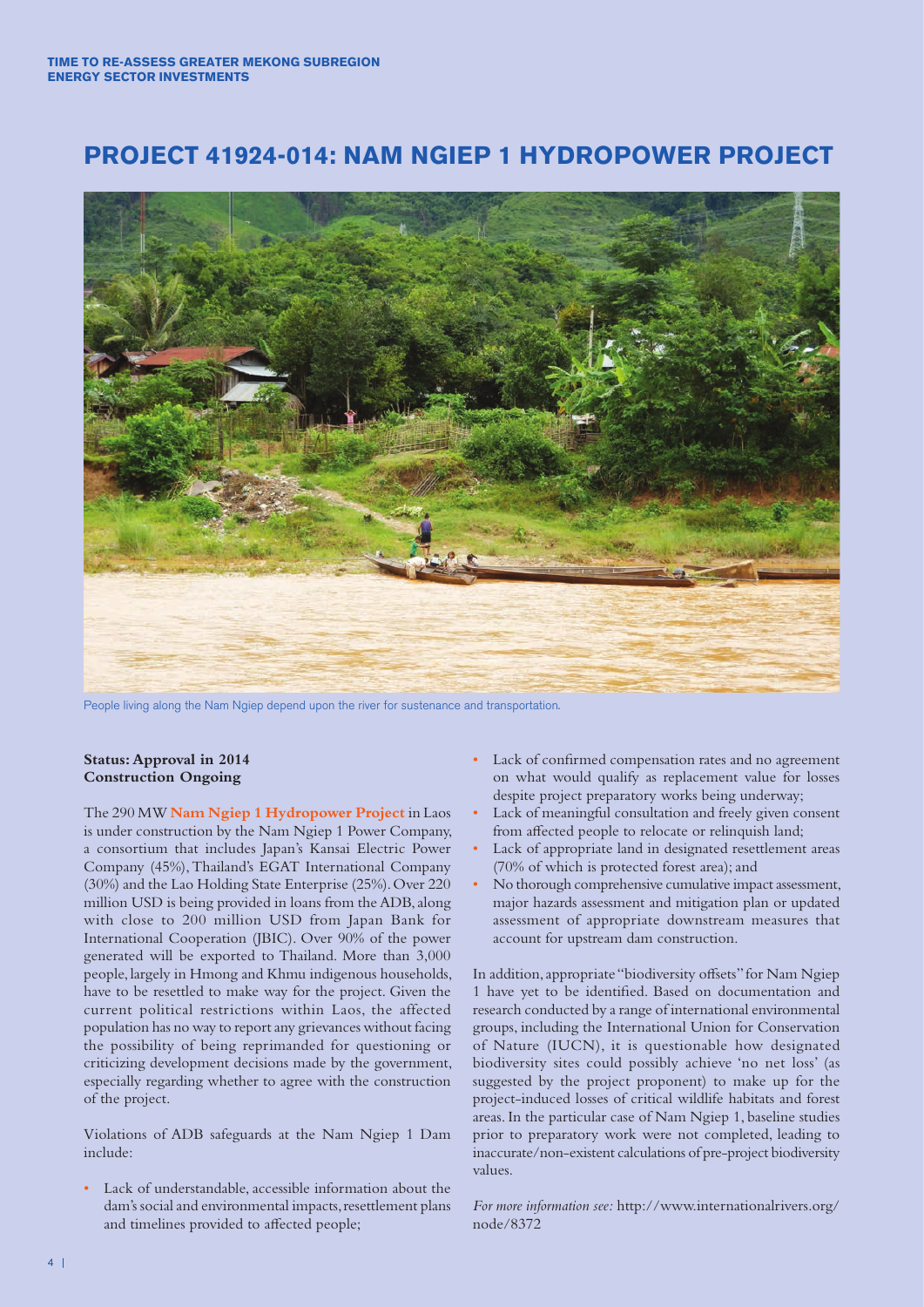### **PROJECT 37734-032: NAM THEUN 2 HYDROELECTRIC PROJECT**



Downstream of Nam Theun 2, along the Xe Bang Fai, the riverbanks continue to erode, causing people to lose valuable land previously used for farming. The water continues to be turbid, making it difficult to catch fish and other aquatic species once relied upon as a key source of dietary protein.

#### **Status: Approval in 2005 Construction Completed (2010)**

**Nam Theun 2** is a 1,070 MW hydropower dam financially backed by the ADB, World Bank and European Investment Bank. The project began operations in 2010, displacing over 6,300 indigenous peoples to make way for the 450 km2 reservoir and affecting more than 110,000 people downstream. Although it was identified as a flagship project by international financial institutions and was supposed to demonstrate that large hydropower dams can offer sustainable energy, promised benefits remain elusive. A range of negative impacts have been recorded by the ADB and the World Bank-financed Panel of Experts (POE), the Lenders' Technical Advisory (LTA) Review, as well as during field visits carried out by International Rivers and Mekong Watch. These impacts include:

- Lack of sustainable employment and access to resources for the resettled populations;
- Poor quality of land allotments and limited possibilities for food or cash crop cultivation in the resettlement areas;<sup>3</sup>
- Heavy reliance of local people displaced by the project on the lucrative trading of illegal wildlife and timber in protected areas to pay for daily necessities;
- Income and livelihood restoration for downstream communities not accomplished as required in the Concession Agreement (assessed by LTA Review in December 2014);
- A dramatic loss in economic security for downstream populations due to the decimation of wild fish stocks (company monitoring demonstrates a long-term decreasing fisheries population), flooding of low-lying rice fields, and inundation of riverbank gardens used for food cultivation; and
- A lack of access to livelihood programming for 67 affected villages located downstream, which were instead only compensated with one-time cash handouts.

Mainly due to these insufficient outcomes of the mitigation programs, the World Bank's overall rating of the project remains "moderately unsatisfactory." In addition, a recent study conducted for Nam Theun 2 and published in the academic journal *Biogeosciences* (August 2014) concluded that greenhouse gas emissions from the reservoir have been widely underestimated and deserve greater attention over the project's life cycle, contrary to the assumption that hydropower projects are a source of green energy.

*For more information see:* http://www.internationalrivers.org/ node/2337

<sup>3</sup> According to NTPC (as quoted in the LTA Review report [December 2014]), as of May 2014, 82% of resettlers do not use their allocated land.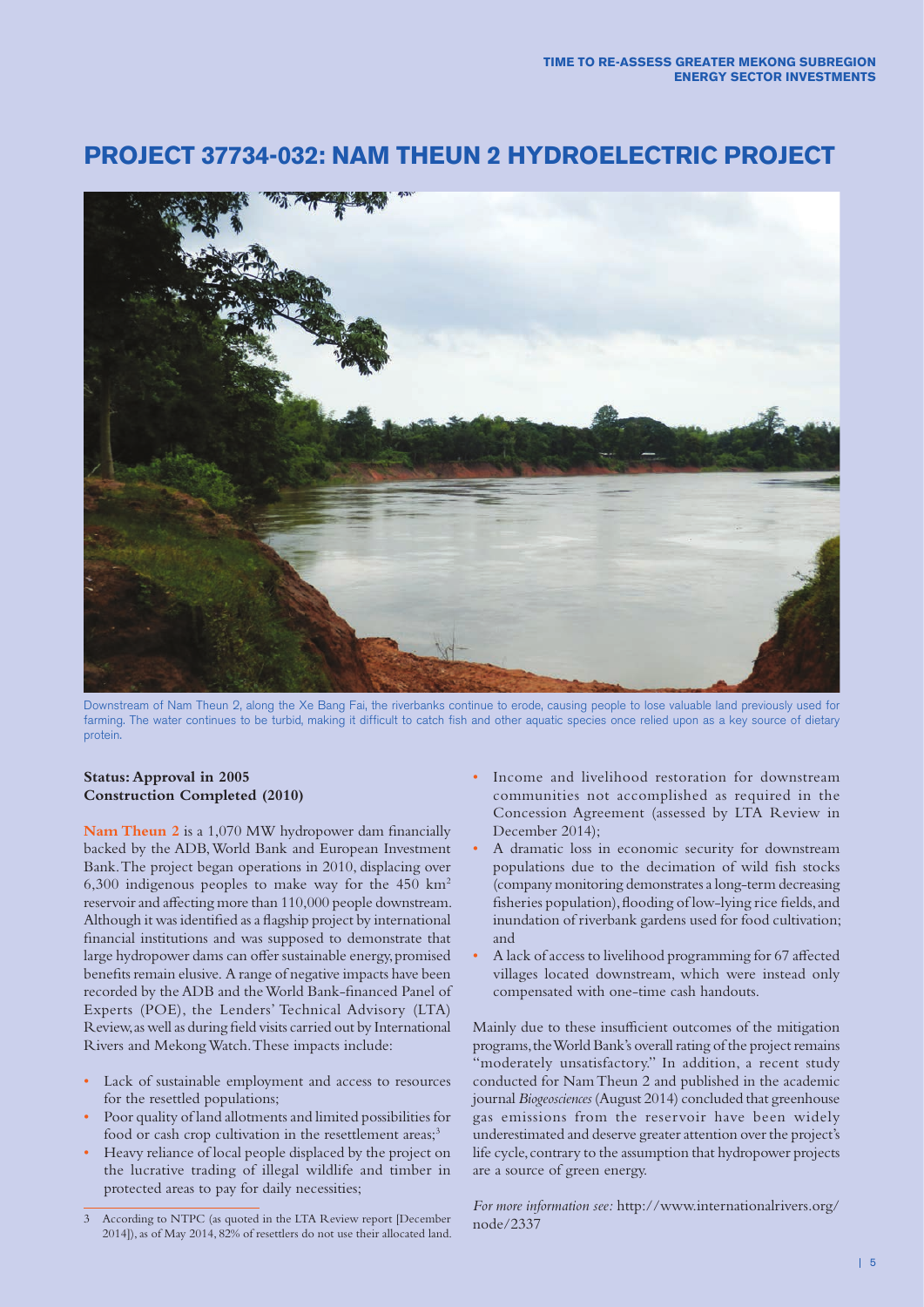# **The GMS Roadmap and Strategic Framework**

The GMS Program, launched in 1992, prioritizes the building of a regional electricity grid that can bring hydropower-generated electricity from dammed rivers in rural areas of one country to urban hubs and manufacturing centers in another. However, the vast majority of the region's 326 million people lack basic information about how the plans for the GMS are being made, what is contained in these plans, which decision-makers are in charge, how to hold them accountable, and mechanisms for seeking redress for grievances. Options assessments, feasibility studies and environmental and social impact assessments of GMS energy investments are generally not accessible to locally affected people.

Government representatives from each of the Mekong countries have agreed upon a regional Energy Roadmap and Strategic Framework that calls for large-scale energy production projects, particularly hydroelectric dams, to be developed to provide energy security via an interconnected grid system. As a result of these plans, large dams are proposed to be built on the rivers of Laos, Myanmar and Cambodia to supply electricity to urban centers in Thailand, Vietnam and China via high voltage transmission lines.

This model is supposed to:

- Be *cost-effective* so countries with high power demands can have greater access to low cost electricity;
- Bring power *from 'hydro-resource-rich'* countries to other countries with relatively higher power demands;
- *Exploit differences* in peak load timings and/or seasonal peak load variations;
- Bring *improved reliability* of electricity and lower electricity costs for consumers; and
- Bring *foreign currency* into the region, in particular in more under-developed areas, through royalties and foreign direct investment.

A framework that prioritizes large hydropower projects to provide the electricity for cross-border transmission lines has been proposed, which:

Does not take into account energy trajectories that are based on a realistic bottom-up load forecast methodology that tracks actual trends in energy consumption;<sup>4</sup>

Has not considered the full scope of options for environmentally sustainable renewable technologies, including small-scale and decentralized power production; • Fails to incorporate assessments of cumulative social and environmental impacts;



Map of GMS Planned and Current Transmission Line Interconnections. Credit: GMS Atlas of the Environment. October 2013 <www.gms-eoc.org>

<sup>4</sup> It is widely acknowledged that power development plans in the region are systematically overestimated by state-owned electricity companies. For example, in Thailand, power development plans are based on an assumption of exponential growth, rather than historical patterns of linear growth, and propose responding to increases in energy demand by building new large-scale power plants. International best practice demonstrates there are other options that would be cheaper, less risky and minimize health and environmental impacts. See, for ex.: "Proposed Power Development Plan 2012 and a Framework for Improving Accountability and Performance of Power Sector Planning" <http://www. internationalrivers.org/files/attached-files/pdp2012-eng\_1.pdf>.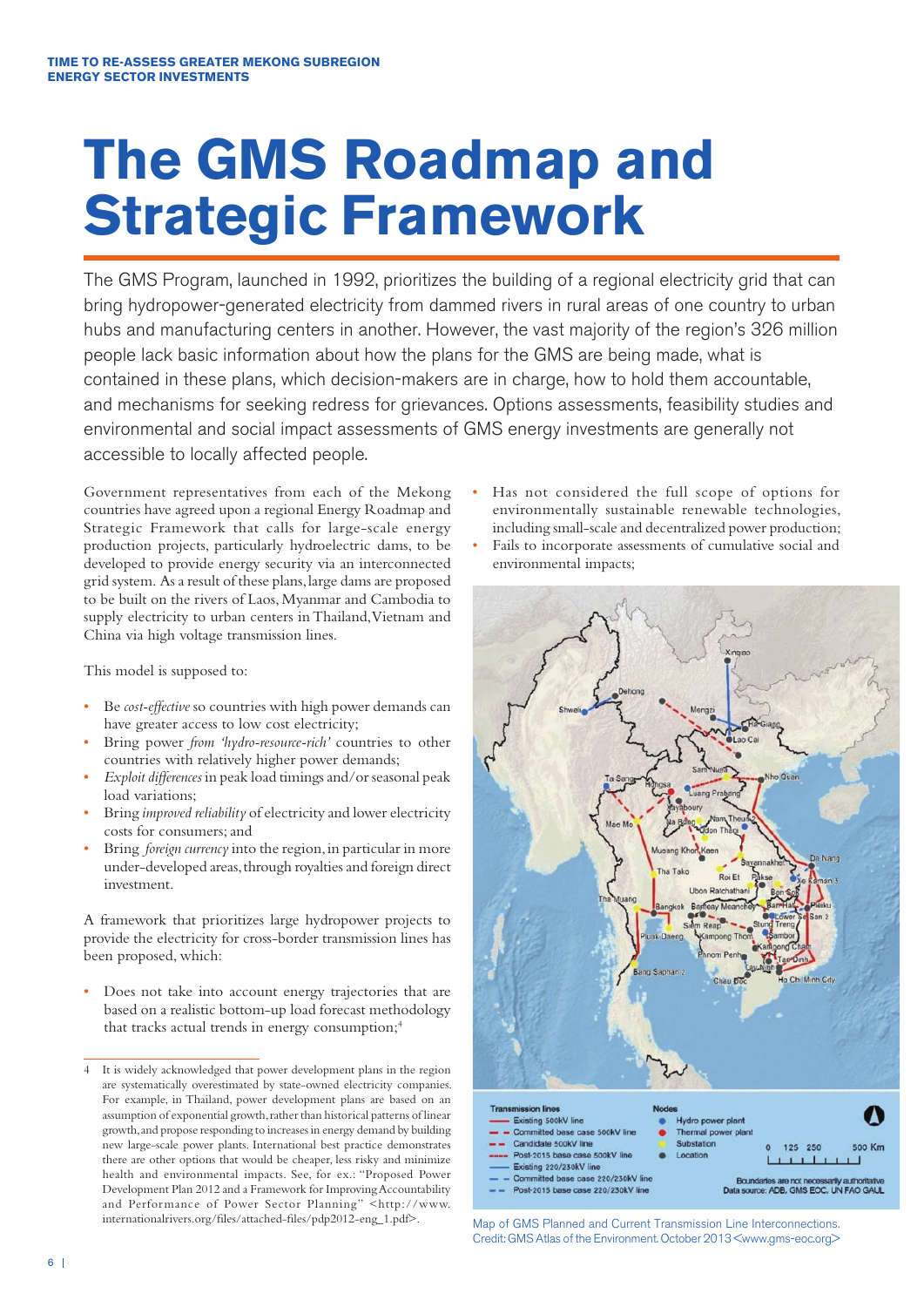- Is not based on true least cost scenarios that incorporate social and environmental costs. These risks are instead being borne by the people of the region, whose livelihoods are largely dependent on wild catch fisheries and paddy rice cultivation, both of which are negatively affected by largescale dam projects;<sup>5</sup> and
- Locks the region into dependency on large hydropower dams, at a time when climate resilience requires a more flexible approach that integrates a greater range of options to meet peoples' needs.

#### **LEADING INSTITUTIONS PROMOTING THE GMS ENERGY PLANS**

Leadership to carry the GMS energy sector plans forward and specify rules for governing regional power trade is provided by a committee representing each country's respective energy ministry (Regional Power Trade Coordination Committee) that is convened and facilitated by the ADB.

Energy projects that have been selected as high-level priorities for investment between 2014 and 2018 include the development of:

- The Lao PDR Vietnam Power Transmission Interconnection (Hatxan – Pleiku) to transmit 1,013 megawatts (MW) of electricity produced by a series of dams in the Sekong Basin of Lao PDR to Vietnam (Project REG-ENG-01), and
- The Nabong 500 kV Substation Transmission Facility to export energy from Nam Ngiep 1, Nam Theun 1 and Nam Ngum 2 in Laos to Thailand (Project REG-ENG-02).

In addition, studies will be conducted to:

Establish a Regional Power Coordination Center to promote harmonized performance standards, grid codes and market rules.

#### **ADB COMMISSIONED STUDIES: RECOMMENDATIONS SHELVED?**

Key technical assistance studies carried out for the GMS Program underscore the need to shift towards a future with greater emphasis on energy efficiency and renewable energy options, and provide clear recommendations to avoid heavy reliance on large-scale hydropower. Despite the research findings, the energy sector priorities of the GMS Program remain unchanged.

For instance, in mid-2013, the ADB published an Assessment of the Greater Mekong Subregion Energy Sector Development: Progress, Prospects, and Regional Investment Priorities that analyzes national power development plans and regional investment.6 The report warns that the impacts of power plants and transmission lines on the environment and communities are severe, and that these concerns require "a degree of attention that may not be forthcoming" on the part of governments or project proponents. It recommends that countries should be advancing time-bound targets for energy efficiency improvements and for renewable energy.

In addition, in December 2013, a strategic environmental assessment (SEA) commissioned by the ADB, entitled Ensuring Sustainability of the GMS Regional Power Development,<sup>7</sup> was completed. The report evaluates models of the current national power development plans (PDPs) of Cambodia, Laos, Thailand and Vietnam, in comparison to two alternative  $scenarios - a$  renewable energy plan and an energy efficiency power plan. It identifies significant problems with current PDPs in place, including that:

- The Lao and Cambodian PDPs include a number of hydropower projects identified as generating an overoptimistic volume of energy for export that are not matched by corresponding import projects in the PDPs for Thailand and Vietnam;
- National projections of capacity needed and demand growth are unrealistically high, leading to an overestimation of the number and scale of power projects needed; and
- Several new energy power plants (nuclear and hydropower) being proposed do not need to be built if energy efficiency measures are implemented, more sustainable renewable energy projects are prioritized and demand-side energy trajectories are used.

The report concludes that power sector planning processes in the GMS do not adequately take into account national or cross-border environmental and social impacts, rational estimations of demands, or a cost-benefit analysis of alternative options. It recommends several ways to improve power planning processes, including the integration of environmental and social concerns as well as costs, and improvement in the quality of public consultations.

The recommendations of these two reports, along with new studies completed in June 2015 on renewable energy and energy efficiency in the region (Project 43301-012) provide critical information that can – and should – guide the World Bank and ADB's operations and management decisions for energy infrastructure investments.

<sup>5</sup> Although livelihood programs for the affected populations often include fish breeding and irrigated rice projects, systematic long term monitoring of communities in Laos affected by the Theun-Hinboun Dam and Expansion Project, Nam Theun 2 and earlier dams supported by the ADB, such as Nam Leak and Nam Song Diversion projects, shows that this mitigation programming fails to restore family incomes to the economic security existing prior to project construction. Both fish breeding and irrigated rice projects require costly inputs which often cannot be sustained by the families, and may end up causing them to fall into cycles of debt as they try to cope with the extra burdens (maintain the ponds with feed, fingerlings and structural materials and the fields with fertilizer, functioning pump mechanisms and sufficient water).

<sup>6</sup> Accessed at: http://www.adb.org/documents/assessment-greatermekong-subregion-energy-sector-development

<sup>7</sup> ADB TA 7764. Impact Assessment Report: Ensuring Sustainability of the GMS Regional Power Development, December 2013. [Not available online.]